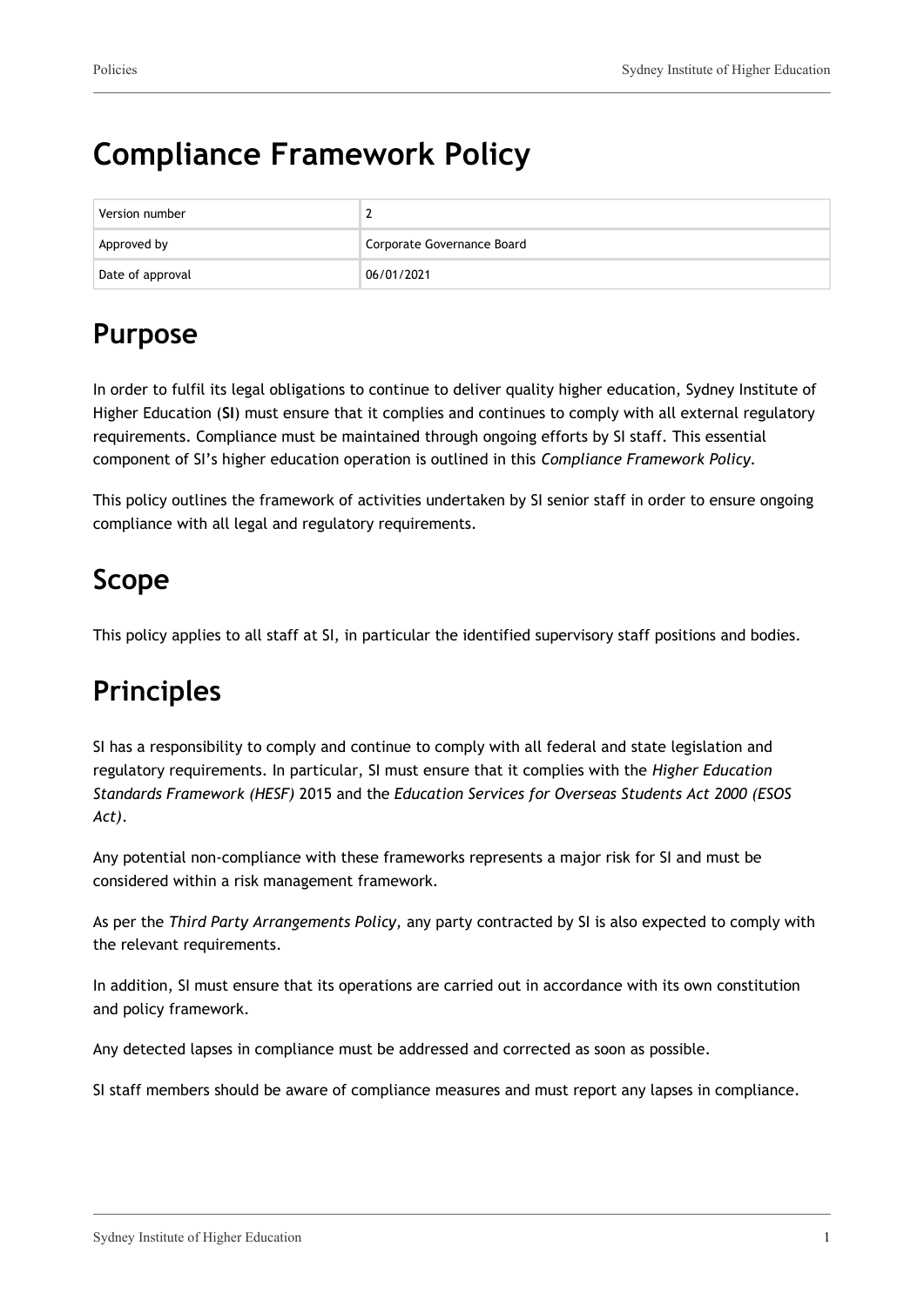### **Procedures**

#### *Responsibilities*

The *Corporate Governance Board* is accountable for SI compliance with legislative and regulatory requirements. The Quality and Compliance Coordinator, under delegated authority from the *Corporate Governance Board*, is responsible for overseeing the suite of compliance activities at SI, as outlined below. The Quality and Compliance Coordinator must provide reports to the *Corporate Governance Board*, in accordance with the *Compliance Calendar*, summarising the outcomes of their activities in the preceding year.

The *Academic Board* must provide advice to the *Corporate Governance Board* regarding academic risks and matters of academic compliance.

#### *Maintaining awareness*

The Quality and Compliance Coordinator and the *Audit and Risk Committee* must maintain up-to-date knowledge of the relevant standards and requirements and how they relate to SI operations. In order to ensure this, SI will ensure that the Committee through the Quality and Compliance Coordinator:

- Is able to offer SI staff regular appropriate training and support
- Remains up to date and with access to reports from all relevant regulatory bodies
- Maintains a schedule of governance reporting and monitoring activities including the *Compliance Calendar*
- Is familiar with SI constitution and policy framework
- Conducts an annual compliance review of all relevant requirements and the corresponding processes that are in place at SI.

#### *Communication of compliance information*

The *Audit and Risk Committee* through the Quality and Compliance Coordinator must communicate compliance processes to staff and students, and ensure that they understand the obligations associated with their role at SI. Additionally, the consequences of non-compliance should be made clear.

The *Audit and Risk Committee* must carry out the following measures:

- Provide reports and recommendations based on compliance requirements to the relevant Boards and Committees
- Develop training modules to deliver during staff induction and ongoing professional development activities
- Compile information for students where necessary

In particular, the Quality and Compliance Coordinator must ensure that any changes to requirements and corresponding changes in SI policies and procedures are clearly communicated.

#### *Reviewing policies and procedures*

The periodic review of policies and procedures at SI is essential to ensuring compliance with all applicable requirements. Each policy must align with the SI constitution as well as legislative and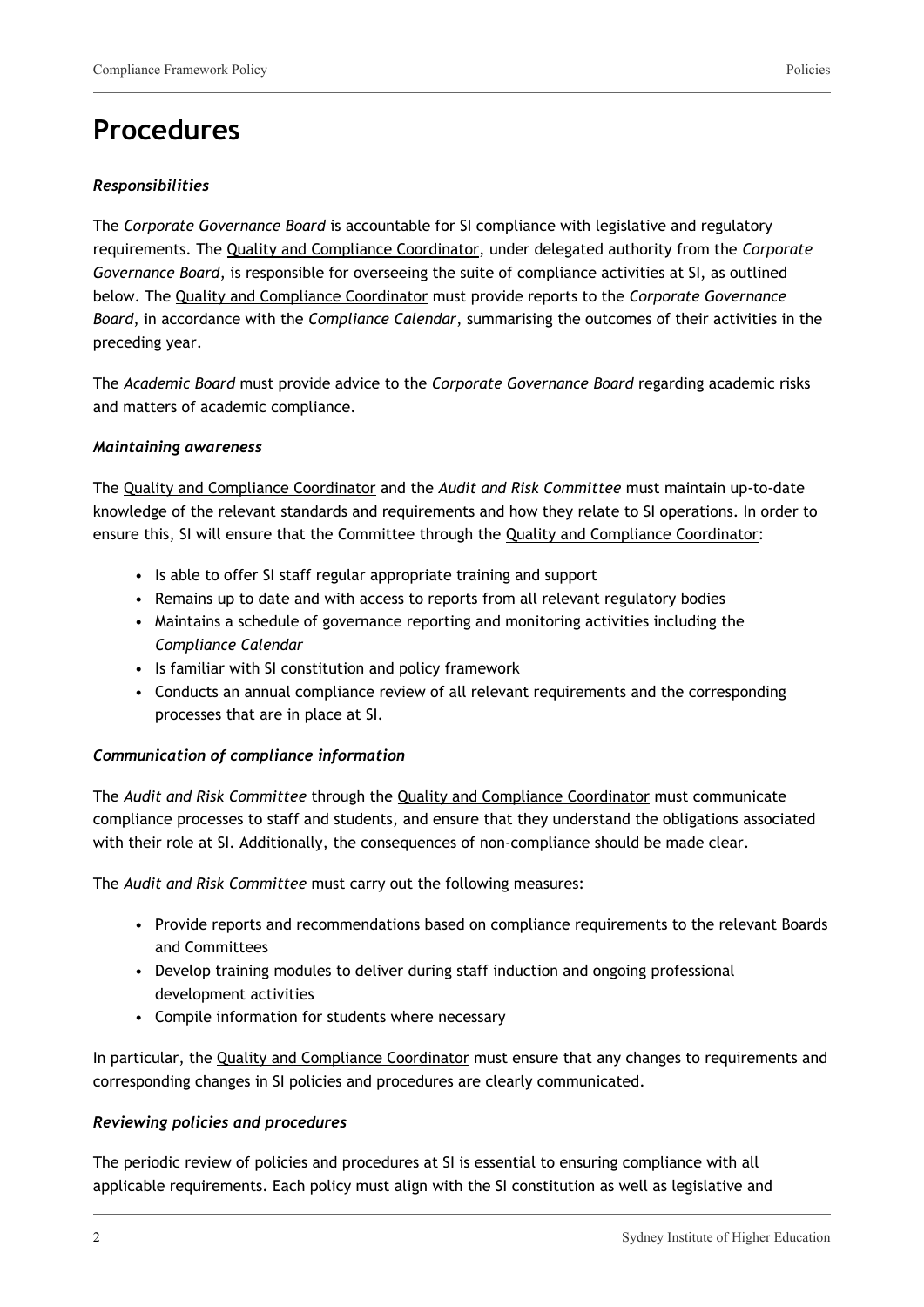#### regulatory requirements.

The *Corporate Governance Board* and *Academic Board* are responsible for reviewing policies according to their review schedules, and may ask for advice and input from the Quality and Compliance Coordinator, *Audit and Risk Committee* and other senior staff as required.

The Quality and Compliance Coordinator should play a key role in monitoring the implementation of policies and procedures at SI as higher education at SI can only be delivered as per policies and procedures approved by the *Corporate Governance Board* and *Academic Board*.

The Quality and Compliance Coordinator and *Audit and Risk Committee* must ensure that the proper processes are being followed by reviewing the following:

- Reports and meeting minutes by the Boards and Committees
- Reports on work by individual (particularly senior) staff members, in particular, any identified risks of non-compliance with external regulatory requirements
- All reports of critical incidents or alleged misconduct by students and staff, and the ensuing responses
- Complaints and appeals submitted by students and staff, and the ensuing responses.

#### *Responding to lapses in compliance*

A lapse in compliance is a serious risk to SI operations. The most serious cases of lapses in compliance may result in SI losing accreditation.

Lapses in compliance must therefore be addressed promptly and effectively.

On detecting a lapse in compliance, the *Audit and Risk Committee* led by the Quality and Compliance Coordinator must:

- Record the details of the lapse in compliance with reference to specific legislation and standards.
- Identify the reason(s) for the lapse
- Provide recommendations to the *Corporate Governance Board* for immediately addressing the lapse and ensuring it is not repeated in future
- Oversee the implementation of approved measures.

In the event that a staff member knowingly breaches compliance measures, including failing to follow the appropriate policies and procedures, responses will be determined on a case-by-case basis. Responses may include:

- Compulsory attendance to a training session on compliance measures
- A formal warning
- Demotion or withdrawal of privileges such as grants, or ineligibility to apply for promotion or privileges.
- Suspension or termination of the contract.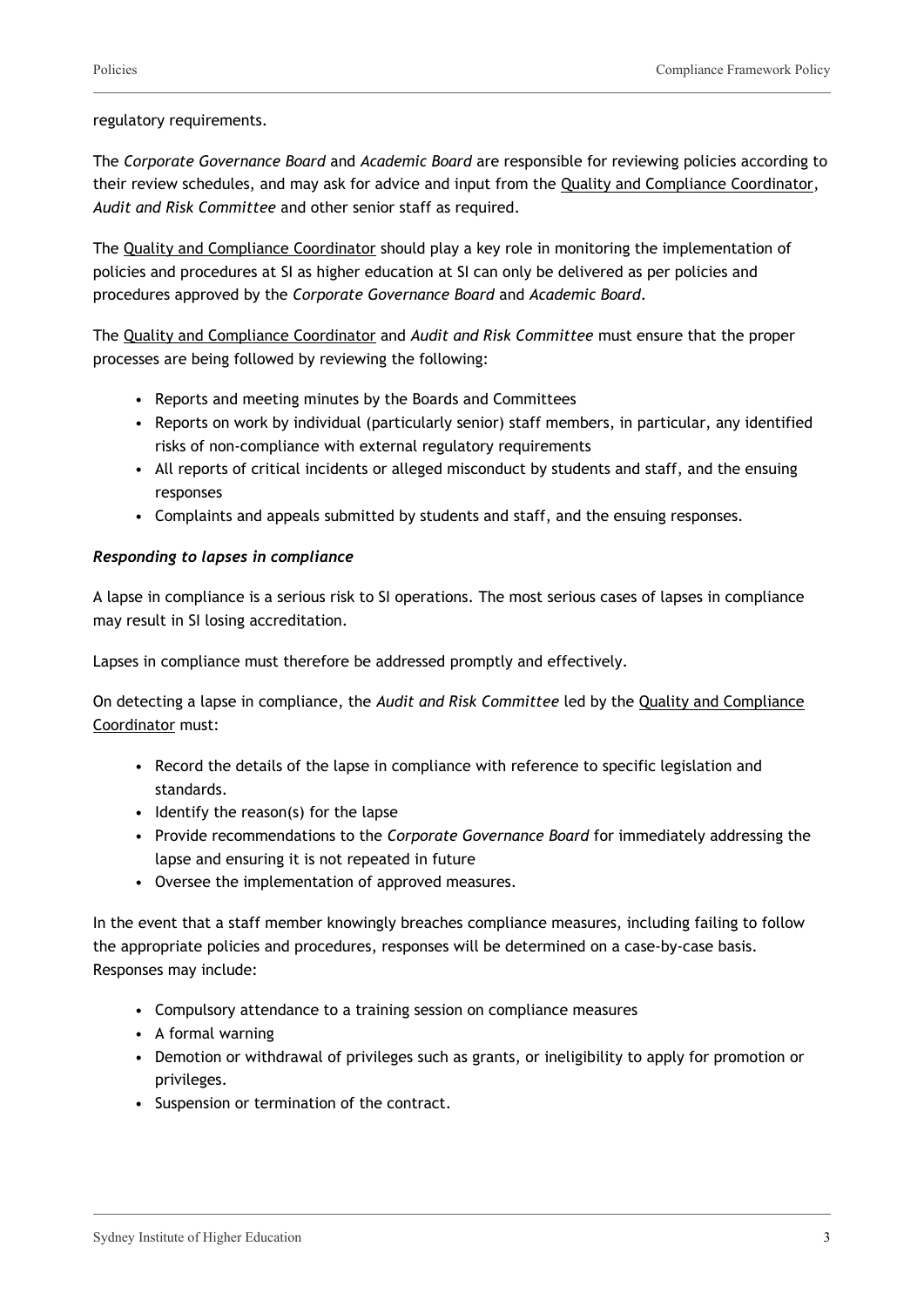### **Policy Implementation and Monitoring**

The *Corporate Governance Board* delegates responsibility for the day-to-day implementation of this policy to the Quality and Compliance Coordinator and *Audit and Risk Committee*

The *Corporate Governance Board*, in accordance with the *Compliance Calendar*, will review all periodic reports from relevant committees and staff members.

Additionally, the *Corporate Governance Board* will review all relevant student complaints, concerns raised by staff members, and instances of student or staff misconduct on an ongoing basis.

The *Corporate Governance Board* must ensure that findings from monitoring activities are taken into account in planning, quality assurance and improvement processes.

### **Definitions**

**Quality and Compliance Coordinator:** A senior staff member delegated by the *Corporate Governance Board* responsible for ensuring SI complies with and continues to comply with all applicable legal and regulatory requirements, as well as the SI constitution.

**Corporate governance:** The framework of structures, rules, relationships, systems and processes through which authority is delegated, accountability is maintained, the directions and targets of the higher education provider are determined and implemented, performance is monitored, risks are identified and managed, and a corporate culture is developed.

**Corporate Governance Board:** the governing body responsible for oversight of all higher education operations, including the ongoing viability of the institution and the quality of its higher education delivery. The *Corporate Governance Board* guides Management and delegates responsibility for academic matters to the *Academic Board*.

**Compliance Calendar:** A chronological schedule detailing reporting and monitoring activities for SI in areas such as corporate governance, academic governance and operational timetabling.

## **Review schedule**

This policy will be reviewed by the *Corporate Governance Board* every three years.

| Version History |                             |                |                                |                   |
|-----------------|-----------------------------|----------------|--------------------------------|-------------------|
| Version number: | Approved by:                | Approval date: | Revision notes:                | Next review date: |
|                 | Corporate Governance Board  | 13/11/2017     |                                | 13/11/2020        |
|                 | Corporate Governance Board6 | 06/01/2021     | No change.<br>Periodic Review. | 06/01/2024        |